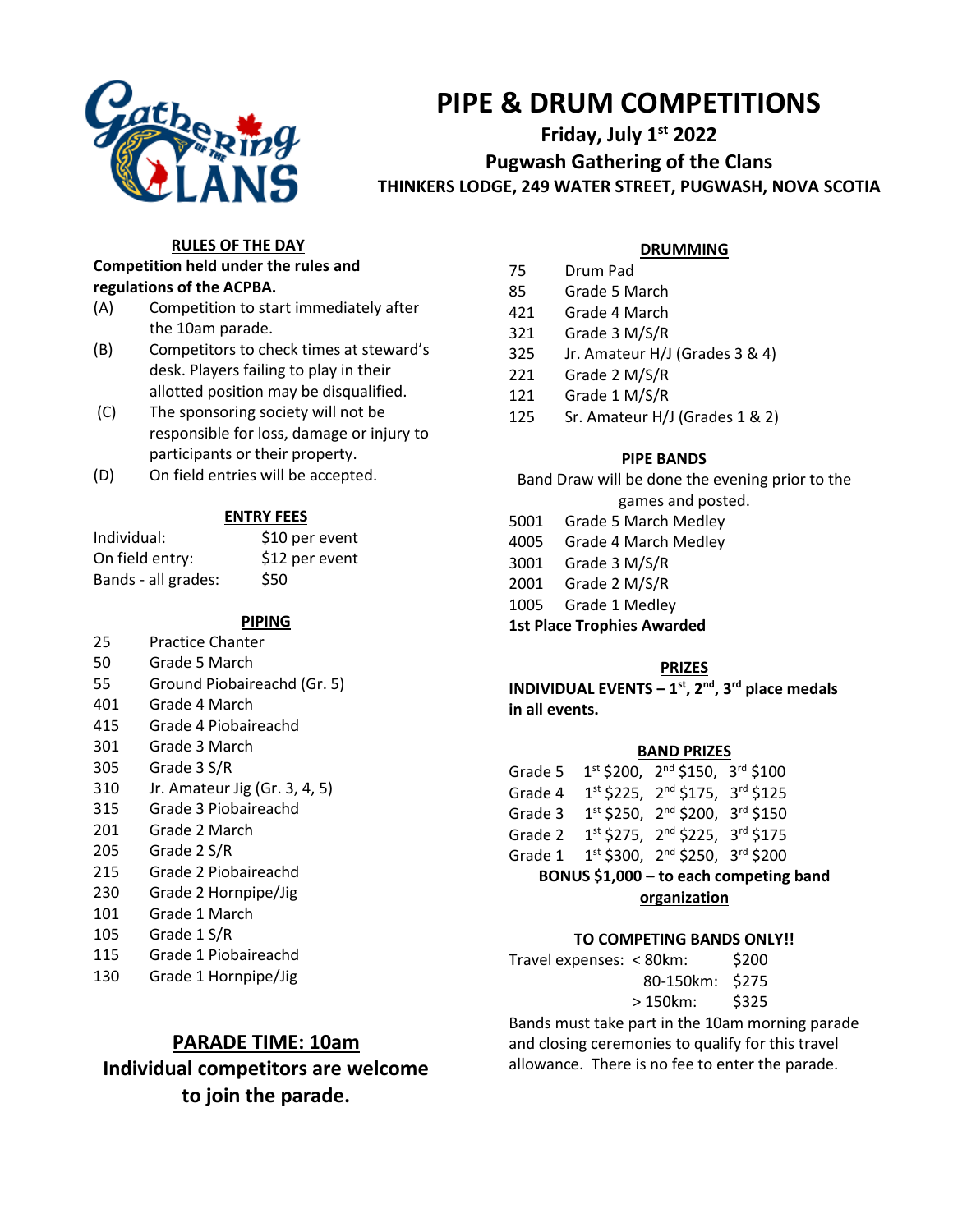

# **Pipe and Drum Competitions Registration Form 2022**

Please enter all information clearly. Only this registration form is required to be sent to competition organizer. This form must be signed below.

| PHONE ____________________________    ACPBA # __________________________________                   |                                                                                       |  |
|----------------------------------------------------------------------------------------------------|---------------------------------------------------------------------------------------|--|
|                                                                                                    |                                                                                       |  |
|                                                                                                    |                                                                                       |  |
|                                                                                                    |                                                                                       |  |
| By signing below, I acknowledge that:                                                              |                                                                                       |  |
|                                                                                                    | • I have read and agree to abide by the competition rules;                            |  |
|                                                                                                    | • I have signed and agree to the Competition Waiver form;                             |  |
| Cononovirus/COVID-19.                                                                              | I have signed and agree to the Assumption of Risk and Waiver of Liability Relating to |  |
| SIGNATURE OF BAND REPRESENTATIVE OR PARENT/GUARDIAN IF COMPETITOR IS UNDER<br><b>16 YEARS OLD:</b> |                                                                                       |  |
|                                                                                                    | Please send registration and/or enquiries to:                                         |  |
| P&D Registration, Gathering of the Clans, PO Box 220, Pugwash, Nova Scotia, BOK 1LO                |                                                                                       |  |
| Phone: 902.243.2946 Fax: 902.243.2126 e-mail: events@pugwashvillage.com                            |                                                                                       |  |
|                                                                                                    | PLEASE MAKE CHEQUES PAYABLE TO: Pugwash Gathering of the Clans                        |  |

e-transfer: **[events@pugwashvillage.com](mailto:events@pugwashvillage.com)** password: **highland**

**REGISTRATION DEADLINE: JUNE 29th** Confirmation by e-mail only

## **REGISTRATION FEES**

Individual Fees – \$10 per event On field entries - \$12 per event Bands  $-$  All Grades  $-$  \$50

Official use only

| Form received | Payment received | Cheque<br><b>Money Order</b> | <b>Confirmation sent</b> |
|---------------|------------------|------------------------------|--------------------------|
|               |                  | e-transfer                   |                          |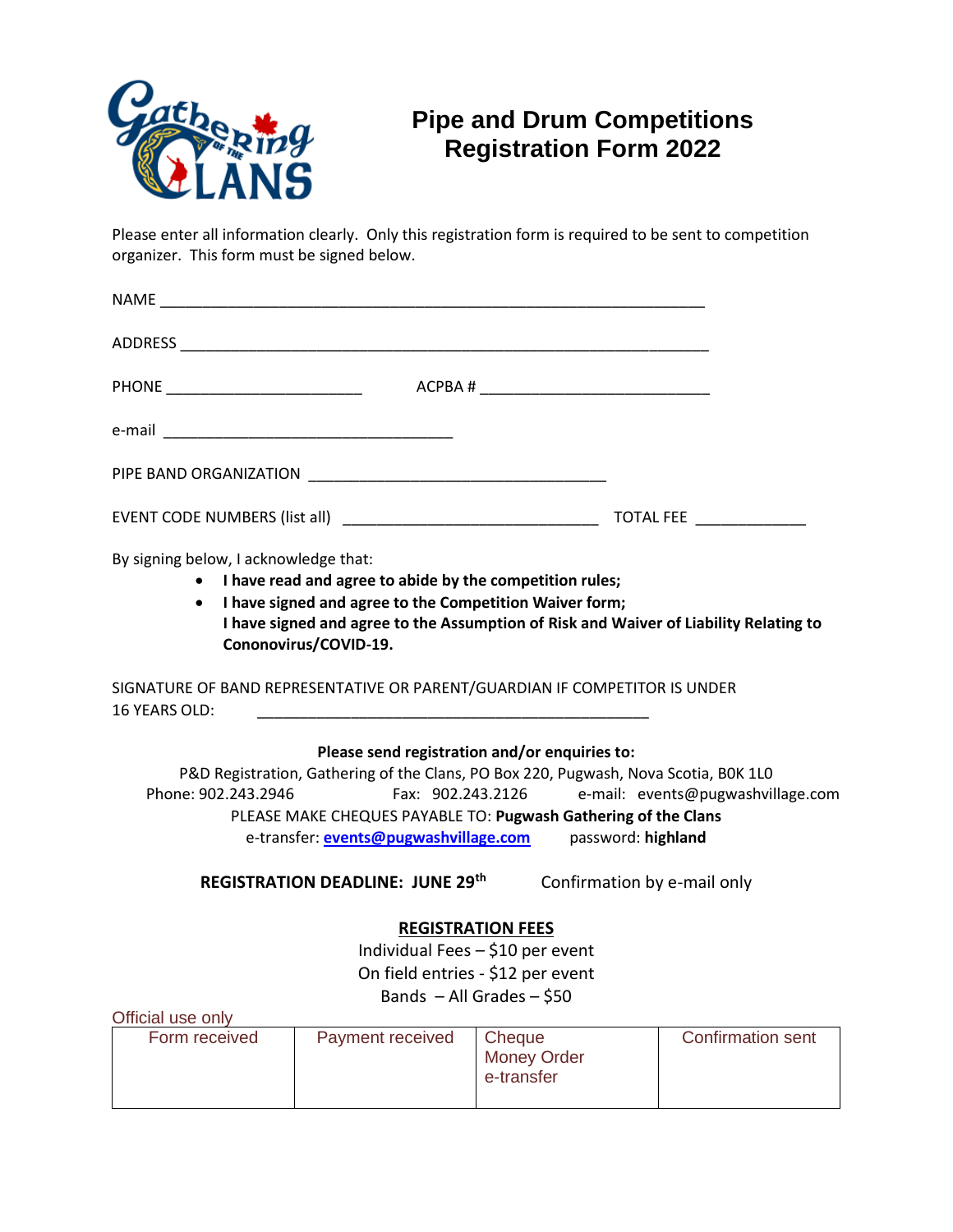

Welcome to Pugwash, Nova Scotia.

2022 is the  $71<sup>st</sup>$  anniversary of the Pugwash Gathering of the Clans. The event started in 1951 to raise funds to build and maintain a hospital and continues as a community fundraiser for non-profit groups, such as the Fire Department and Ground Search and Rescue.

Early arrivals can enjoy a sausage and pancake breakfast for \$12 at the Pugwash fire station just east of the Village limits at 11057 Route 6 from 7:30am to 9:45am.

Competitors, judges and stewards are not required to purchase an entrance fee. Everyone else should be sure to purchase their entrance bracelet at the ticket gates. Adults \$5, children/youths 12 and over the fee is \$3, children under 12 can enter FREE! We appreciate your support and cooperation in our drive to fund our new medical facility!

Please note there is NO PARKING on the Canada Day Parade route (see map) all morning and NO PARKING on Water Street all day. The funeral home car park is reserved for the antique car show and shine.

We hope that you enjoy your stay in this beautiful little Village. Stay all day and take in the other events of the day which include heavyweight Highland games, Midway, artisan and food vendors, live music all afternoon and evening with fabulous fireworks at around 10pm.

Please note the competition rules on the next page.

~~~~~~~~~~~~~~

For more information about the Village of Pugwash please visit our website at [www.pugwashvillage.com](http://www.pugwashvillage.com/)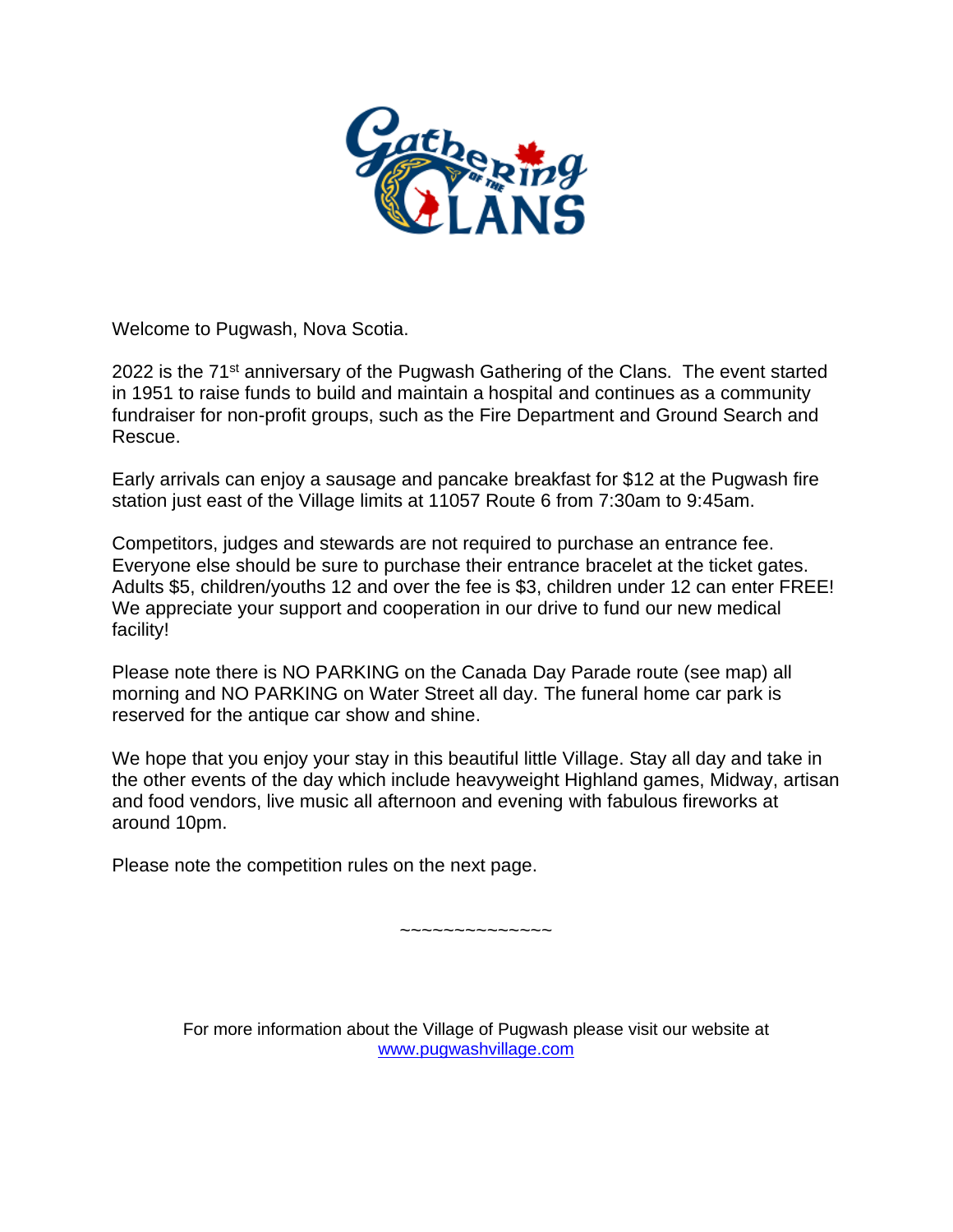# Rules of Pugwash Gathering of the Clans

- 1. Bands must take part in the 10am morning parade and closing ceremonies to qualify for the travel allowance. The Massed Band will march from the field to the Pugwash Village Hall when the prizes will be awarded. There is no fee to enter the parade.
- 2. Competitors, judges and stewards are not required to purchase an entrance fee. All other visitors must purchase a \$5 entry wristband.
- 2. Competitors should visit the posted schedule at Steward's tent on arrival, for information on playing time, order. Failure to report in time for your competition as listed on the schedule may result in disqualification.
- 3. Competitions are under Rules and Regulations of the Atlantic Canada Pipe Band Association (ACPBA). Be aware of the ACPBA Rules and Regulations as it pertains to you or your band.
- 4. Failure to show up at event location, on time, may result in disqualification.
- 5. Runners will not be provided. Competitors must present themselves to the steward or the judge two minutes prior to their posted event playing time.
- 6. Individuals exceeding the ACPBA tuning time may be disqualified.
- 7. Competitors will be prevented from competing or receiving awards if not wearing proper highland dress as described in the ACPBA Rules and Regulations.
- 8. Playing order will be first registered, last to play.
- 9. Practice/tuning to be performed in designated areas only so as not to interfere with other events.
- 10. No entry fees will be refunded unless event is cancelled.
- 11. Band tents will not be available. Space will be provided for those wishing to bring their own.
- 12. Sponsors will not be responsible for loss, damage, or injury at the games.
- 13. No coolers or unlicensed liquor on the grounds by order of the ANBL.
- 14. All bands are to leave the band area clean (all garbage placed in cans).

### **LIABILITY WAIVER**

In consideration of my / my child's participation in the Event and for other good and valuable consideration, the receipt and sufficiency of which is acknowledged, I hereby **WAIVE ANY AND ALL CLAIMS** against the Village of Pugwash, Gathering of the Clans its directors, agents, employees, executive members, volunteers and organizers of the Event (the "Releasees"), which I now have, or hereafter may have against the Releasees. In particular, but without limiting the foregoing, I agree to release the Releasees from **ANY AND ALL LIABILITY** for any loss, damage, injury, or expense I / my child may incur as a result of my / my child's participation in or attendance at the Event**. I agree to indemnify and hold harmless the Releasees from ANY LOSS, DAMAGE, INJURY OR EXPENSE**, **including legal costs,** that the Releasees may incur due to my / my child's participation in or attendance at the Event, whether caused by the negligence of the Releasees or otherwise, and whether caused to my child or otherwise.

I acknowledge that by signing and submitting the above registration entry form that I have read this agreement carefully and fully understand it and agree to all of the above terms and conditions.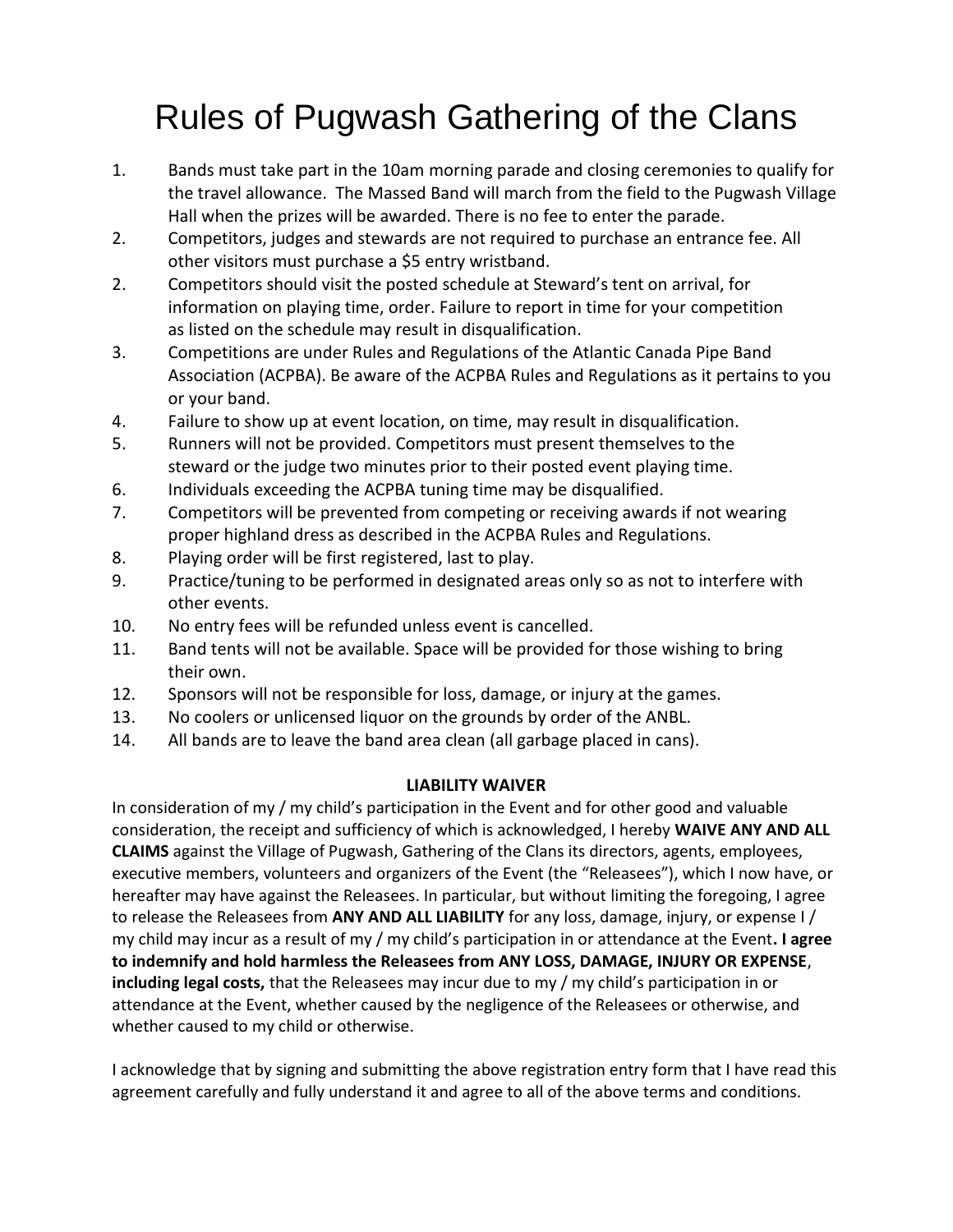

# **Assumption of Risk and Waiver of Liability Relating to Coronavirus/Covid-19**

This waiver & declaration must be completed prior to or upon visiting Pugwash Gathering of the Clans and Canada Day festivities and before participating in any activity.

The novel coronavirus, COVID-19 has been declared a worldwide pandemic by the World Health Organization. COVID-19 is extremely contagious and is known to spread mainly by contact from person to person. Consequently, local, provincial and federal governmental authorities recommend various measures and prohibit a variety of behaviors, in order to reduce the spread of the virus.

The Village of Pugwash is committed to comply with the requirements and recommendations of National, Provincial and local Public Health and other governmental authorities, and to put in place and adopt all necessary measures to that effect. However, the Village of Pugwash cannot guarantee that you (or your child, if participant is a minor/ or the person you are the legal guardian of) will not become infected with COVID-19. Further, attending the activities could increase your (or your child, if participant is a minor/ or the person you are the legal guardian of) risk of contracting COVID-19, despite all preventative measures put in place.

\_\_\_\_\_\_\_\_\_\_\_\_\_\_\_\_\_\_\_\_\_\_\_\_\_\_\_\_\_\_\_\_\_\_\_\_\_\_\_\_\_\_\_\_\_\_\_\_\_\_\_\_\_\_\_\_\_\_\_\_\_\_\_\_\_\_\_\_\_\_

By signing the registration form (page 2 of this document),

I acknowledge the highly contagious nature of COVID-19 and I voluntarily assume the risk that I (or my child, if participant is a minor/ or the person I am the legal guardian of) could be exposed or infected by COVID-19 by participating in the Village of Pugwash/Gathering of the Clans activities. Being exposed or infected by COVID-19 may particularly lead to injuries, diseases or other illnesses.

I declare that I (or my child, if participant is a minor/ or the person I am the legal guardian of) am participating voluntarily in the Village of Pugwash/ Gathering of the Clans activities.

I declare that if I (or my child, if participant is a minor/ or the person I am the legal guardian of) or anyone in my household, experiences cold or flu-like symptoms (including fever, cough, sore throat, respiratory illness, difficulty breathing) in the 48 hours prior to the date of the Village of